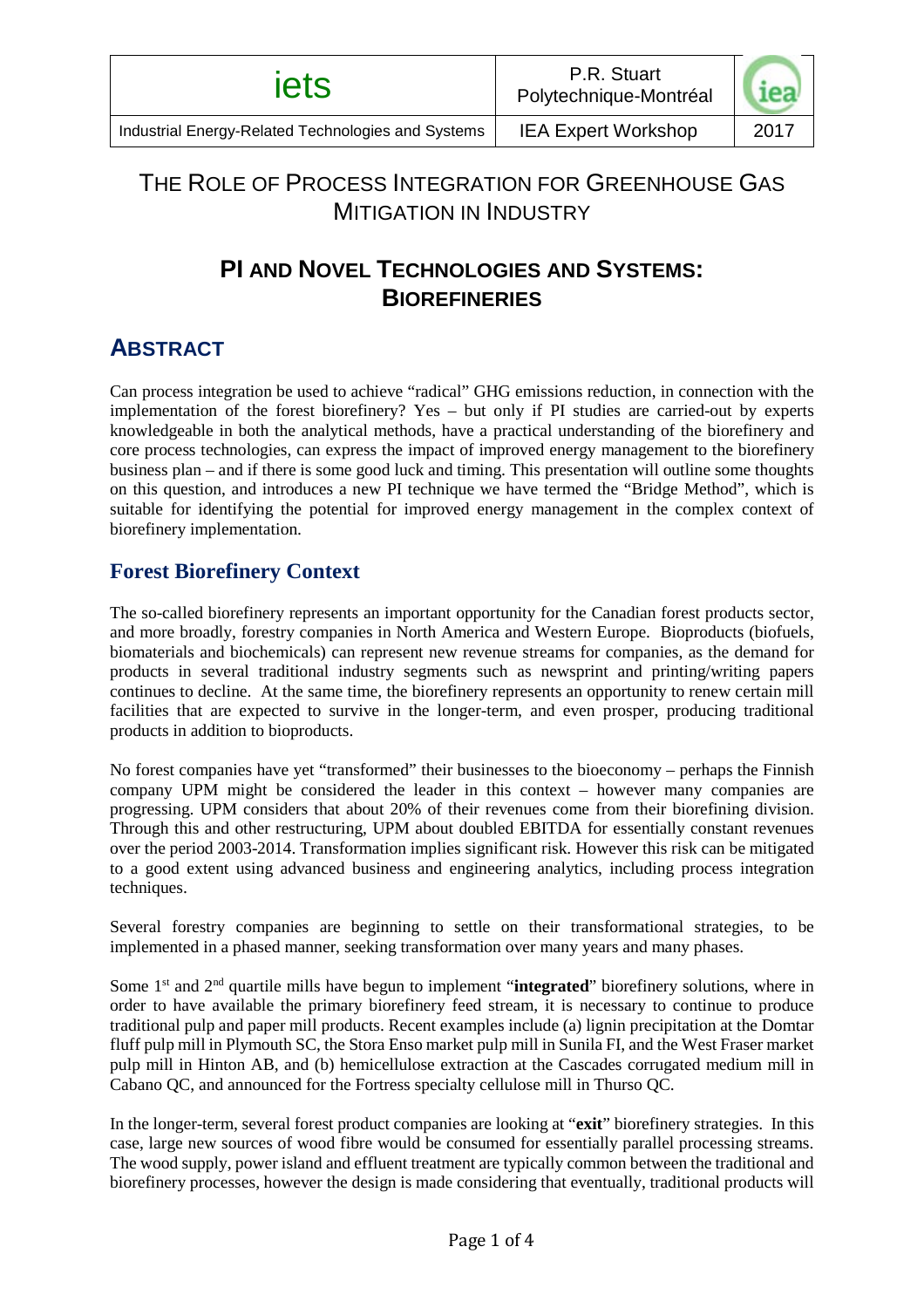| iets                                               | P.R. Stuart<br>Polytechnique-Montréal |      |
|----------------------------------------------------|---------------------------------------|------|
| Industrial Energy-Related Technologies and Systems | <b>IEA Expert Workshop</b>            | 2017 |

no longer be produced. Having said this, a phased implementation is still essential; more specifically, the cash flow from the existing products for the near- and intermediate terms is essential to ensure the economic viability of the new business model.

Other drivers are essential for catalyze transformation commitments by forestry companies, especially to mitigate the significant technology, financial and market risks implied with forest sector transformation. Natural Resources Canada (NRCan) has had two rounds of funding for the so-called IFIT program that has supported up to 50% of initial transformation phase projects. More recently, the federal government has announced important initiatives related to innovation in clean technology, and Canada is now committed to significant GHG emissions reduction. These announcements will hopefully be a catalyst to help accelerate forest sector transformation.

#### **Process Integration in the Forest Products Sector with Biorefinery Implementation**

Can process integration be used to achieve "radical" GHG emissions reduction, in connection with the implementation of the forest biorefinery?

In general, North American pulp and paper facilities have had **limited success** at justifying low capital cost mill-level projects for incremental energy use reduction. Information from American Process Inc (API) of Atlanta, based on their recent studies, is that "practical" energy use reduction projects identified potentially result in a 17% thermal energy use reduction using a payback of 2 years at current energy costs. Depending on the situation, mills today typically don't implement mill-level projects that provide a 1-year payback. As a result mainly of the low cost of energy in North America, resulting in a passive approach to energy management mixed with occasional short-term bursts for energy reduction projects when oil prices spike – pulp and paper mills in North America continue to use significantly more auxiliary steam than their counterparts in Europe where energy prices are significantly higher.

PI might be described as having had **relatively good success** in the forest sector. It has been applied for many years, in particular by "expert" boutique consulting companies such as API, and in Canada by the CanmetENERGY research centre in Varennes. The relative success (or not) of PI might be attributed to (1) the fundamental challenge of justifying mill-level incremental energy use reduction projects, coupled with (2) an unreasonable expectation of PI studies. Many mill energy managers believe that PI is an expensive and complex methodology that at its conclusion, confirms the energy use reduction projects they already had in mind before the study began.

Biorefinery implementation has great potential for radical GHG emissions reduction including (1) certified forest management that is increasingly recognizing the increase in naturally-disturbed wood with global warming (forest fires, insect and disease outbreaks, drought, wind throw and floods), (2) delivery of products that sequester carbon such as wood buildings, archive papers, etc, and (3) delivery of bioproducts that are substitutes for fossil-based products. Beyond these 3 potential opportunities for radical GHG emissions reduction, those companies that implement their biorefinery strategy well will exploit the opportunity to restructure their energy use profile and site-wide energy configuration to have a "return on energy" in addition to the biorefinery project return, and associated GHG emissions reduction.

Biorefinery implementation thus potentially represents a unique opportunity for improved mill energy usage – both in the core business processes as well as in the new biorefinery processes. The fundamental opportunity lies with the opportunity for incremental investment in the biorefinery processes targeting energy management, potentially providing a disproportionately high return due to energy reconfiguring. Biorefinery implementation is a high risk proposal, and higher returns are expected by forestry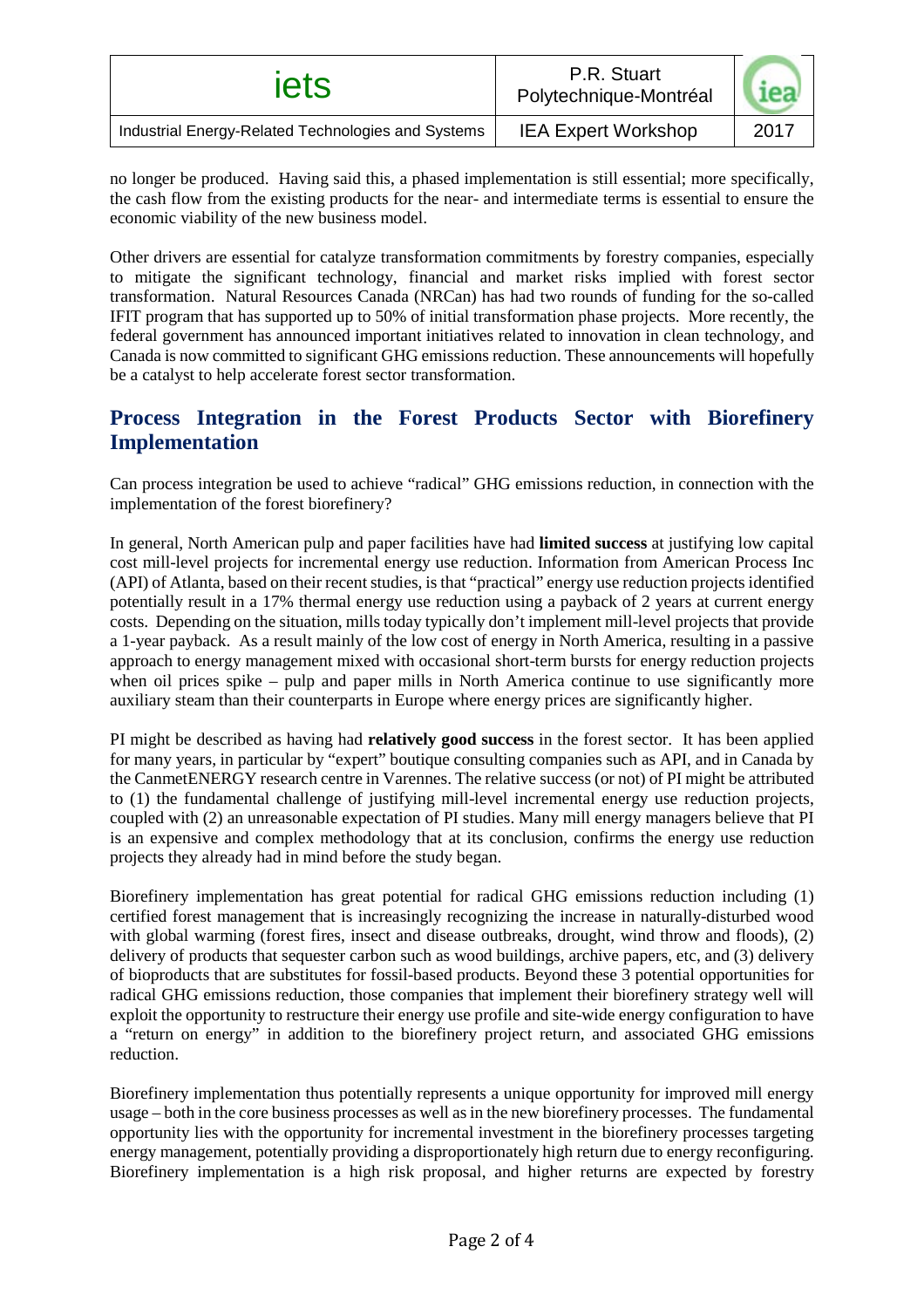| iets                                               | P.R. Stuart<br>Polytechnique-Montréal |      |
|----------------------------------------------------|---------------------------------------|------|
| Industrial Energy-Related Technologies and Systems | <b>IEA Expert Workshop</b>            | 2017 |

companies when compared to capital investments in the core business. The more energy inefficient the mill currently is, the greater the potential for improving the biorefinery return through the application of PI.

At the same time, energy use reduction associated with biorefinery implementation is complex:

- Significant new revenue streams accompanied by attractive returns will generally be realized by companies that are first-to-market or early-to-market, which increases the emphasis on unique partnership and opportunities at the supply chain level.
- Energy use reduction needs a strong climate policy in support of it to capture the attention of strategy decision-makers, who are generally focused on the business context, have limited resources, and who will resist a dilution of the focus on energy issues.
- Biorefinery implementation will occur over many phases, which is accompanied by uncertainty, and this makes the energy strategy more complex to commit to at the early phases.
- Biorefinery implementation involves integrating new production processes with an existing production process. This is a complex retrofit context.
- Biorefinery processes are at different levels of development from pilot to demonstration scale, and only a few are today at the commercial scale. Biorefinery strategies are typically accompanied with high levels of uncertainty regarding process performance as fundamental as process yields, and consequently, also energy performance.

There are several key factors for success in the application of PI with the forest biorefinery strategy to help achieve "radical GHG emissions reduction", for example:

- **Timing:** PI should be applied once the strategy is set and the company seeks to improve the return on targeted biorefinery strategies, once they have been tentatively confirmed based on business plans.
- **Biorefinery Process Expertise:** The biorefinery processes to be implemented, by phase, should be defined including a good understanding of their technical uncertainties and the implications of these to their energy performance.
- **Core Business Process Expertise:** The biorefinery integration strategy with the existing processes should be clear, including the process risks to the core business resulting from the biorefinery processes.
- **Expertise in the Application of PI Methods:** Classical PI methods require a high level of expertise in order to apply. Further, there remain limitations of existing PI methods, and must be considered when placing energy program recommendations into their appropriate context.
- **Understanding of the Biorefinery Strategy Business Case:** A strong appreciation of the issues of technology and market risk associated with the biorefinery business plan are essential to be able to context the potential for "return on energy" with the biorefinery strategy.

### **Introducing the Bridge Method for Energy Analysis**

Our research laboratory began to conduct product and process design projects and apply systems analysis methods for biorefinery strategy evaluation in the mid-2000's. Through our exposure to the biorefinery transformation context, it became obvious that energy use reduction would in many cases be either (a) critical to improve the business proposal of high-risk biorefinery transformation strategies, or (b) provide an important opportunity for energy use reduction at the time of biorefinery implementation, making the core business more competitive for the longer-term. In 2010, we began a project to explore the best ways to address the energy challenge in an open-ended manner. We had used traditional PI in several case studies, but did not consider ourselves as "highly-expert" in PI.